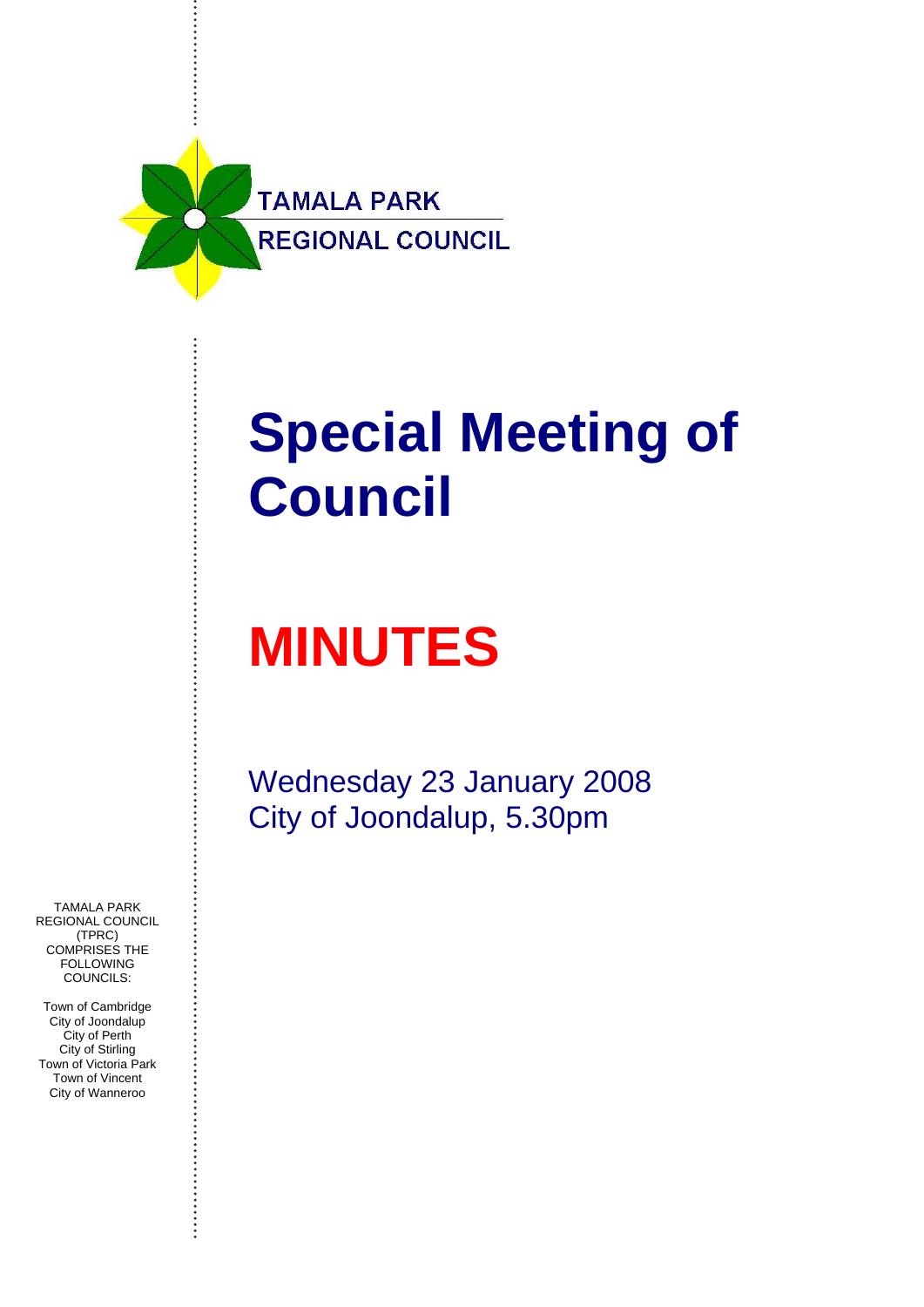<span id="page-1-0"></span>

| <b>OWNER COUNCIL</b>  | <b>MEMBER</b>              | <b>ALTERNATE MEMBER</b> |
|-----------------------|----------------------------|-------------------------|
| Town of Cambridge     | <b>Mayor Simon Withers</b> |                         |
| City of Joondalup     | Cr Albert Jacob            |                         |
|                       | <b>Mayor Troy Pickard</b>  |                         |
| City of Perth         | Cr Eleni Evangel           |                         |
| City of Stirling      | <b>Cr Paul Collins</b>     | Cr Kathryn Thomas       |
|                       | Cr John Italiano           | Cr Terry Tyzack         |
|                       | <b>Cr David Michael</b>    |                         |
|                       | <b>Cr Bill Stewart</b>     |                         |
| Town of Victoria Park | Mayor Trevor Vaughan       |                         |
| Town of Vincent       | Mayor Nick Catania         | <b>Cr Steed Farrell</b> |
| City of Wanneroo      | Cr Tracey Roberts          | Cr Alan Blencowe        |
|                       | Cr Bob Smithson            | <b>Cr Frank Cvitan</b>  |

### **MEMBERSHIP**

NB: Although some Councils have nominated alternate members, it is a precursor to any alternate member acting that a Council carries a specific resolution for each occasion that the alternate member is to act, referencing Section 51 of the Interpretation Act. The current Local Government Act does not provide for the appointment of deputy or alternate members of Regional Councils. The DLGRD is preparing an amendment to rectify this situation.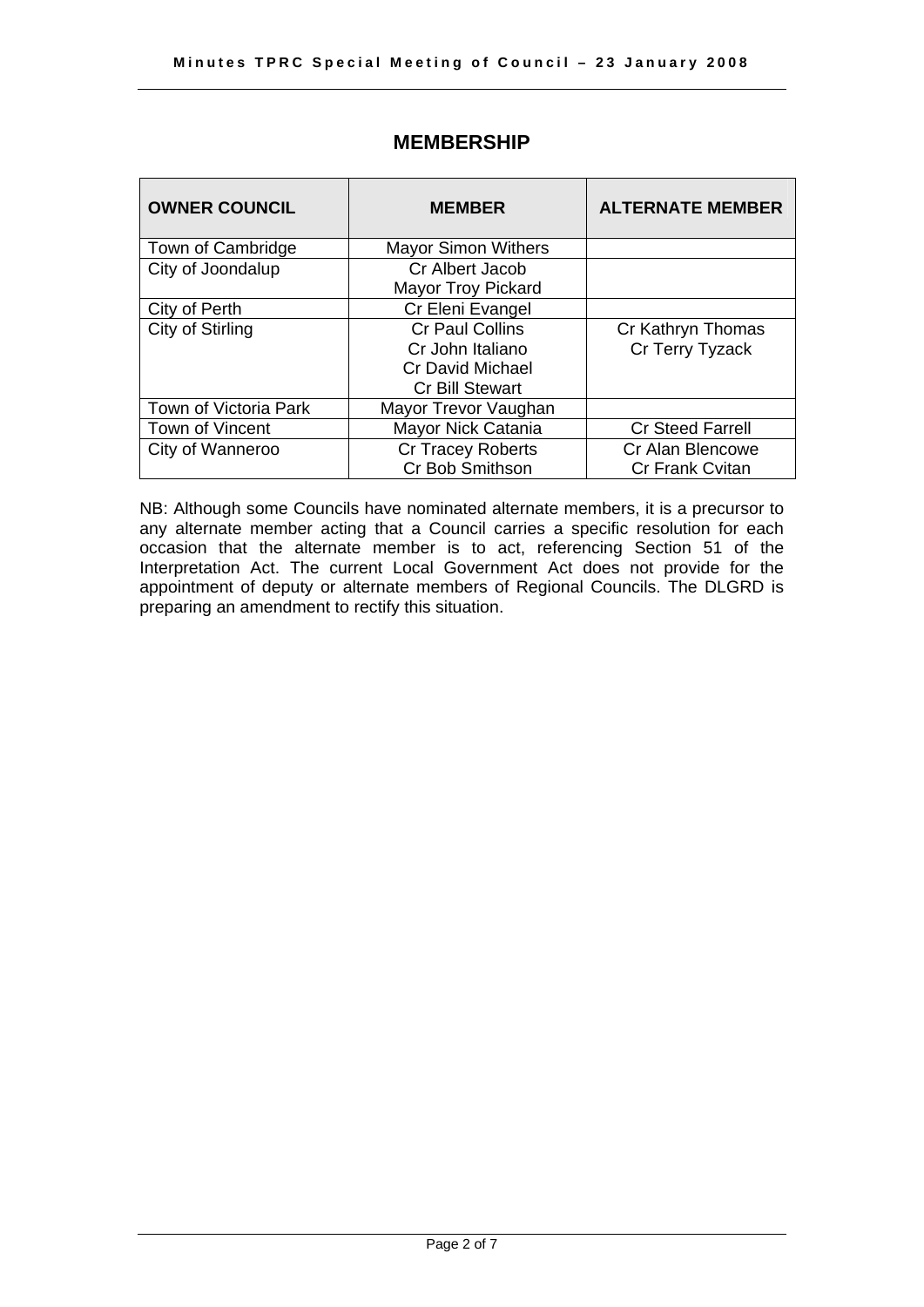### **TABLE OF CONTENTS**

| 2 <sub>1</sub> |                                                 |  |
|----------------|-------------------------------------------------|--|
| 3.             |                                                 |  |
| 4.             |                                                 |  |
| 5.             |                                                 |  |
| 6.             | ANNOUNCEMENTS BY CHAIRMAN (WITHOUT DISCUSSION)5 |  |
| 7.             |                                                 |  |
| 8.             |                                                 |  |
|                |                                                 |  |
| 9.             |                                                 |  |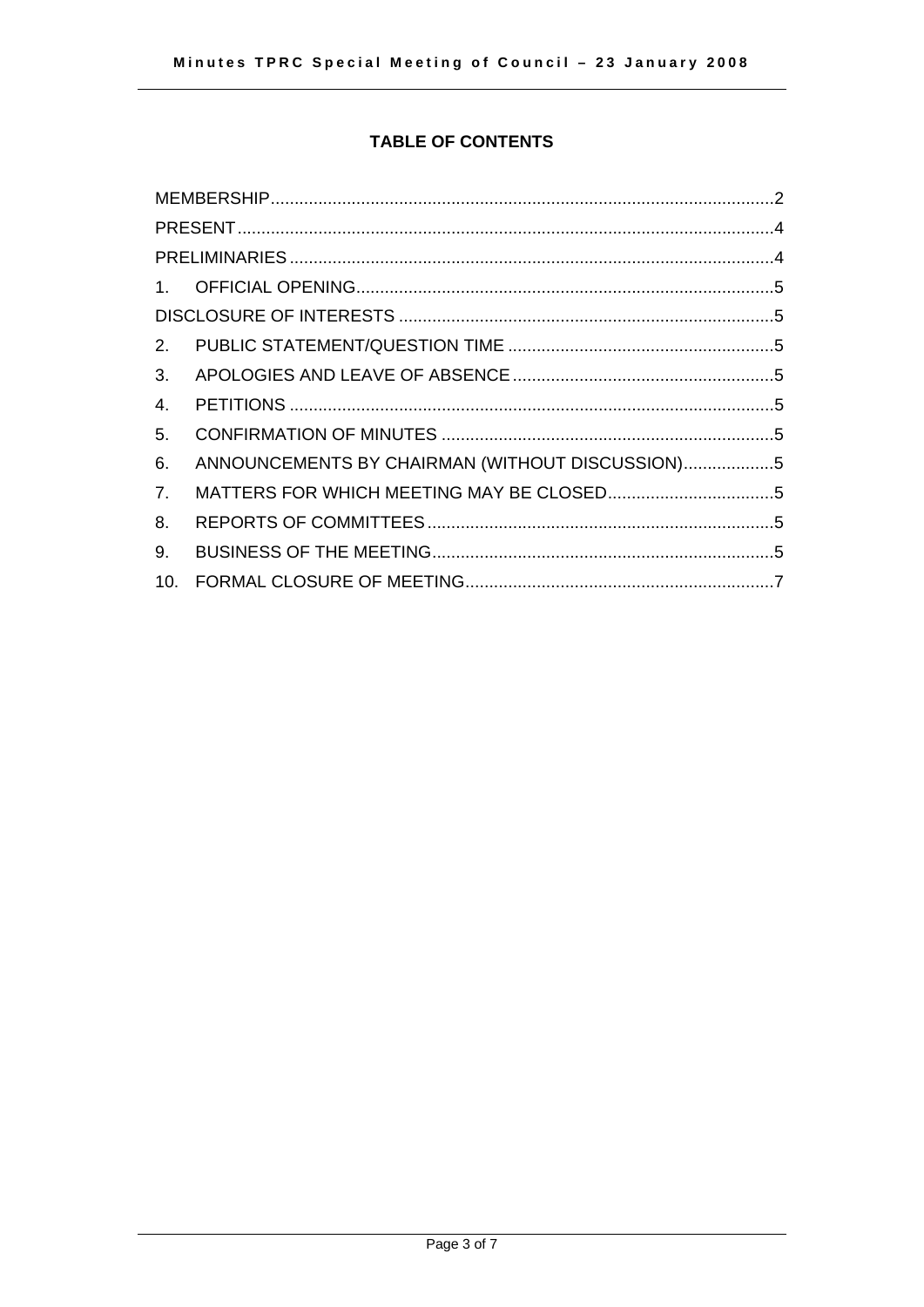<span id="page-3-0"></span>

| <b>PRESENT</b>                                            |                                                                                                                                                                                                                                |
|-----------------------------------------------------------|--------------------------------------------------------------------------------------------------------------------------------------------------------------------------------------------------------------------------------|
| <b>Chairman</b>                                           | Cr Troy Pickard                                                                                                                                                                                                                |
| <b>Deputy Chairman</b>                                    | <b>Cr Tracey Roberts</b>                                                                                                                                                                                                       |
| <b>Councillors</b>                                        | Cr Nick Catania<br><b>Cr Paul Collins</b><br>Cr Eleni Evangel<br>Cr John Italiano (from 5.45pm)<br>Cr Albert Jacob<br><b>Cr David Michael</b><br>Cr Bill Stewart (from 5.35pm)<br>Cr Trevor Vaughan<br><b>Cr Simon Withers</b> |
| <b>Alternate Members</b>                                  | Nil                                                                                                                                                                                                                            |
| <b>Staff</b>                                              | Rod Constantine (Chief Executive Officer)<br>Kylie Jeffs (Minute Clerk)                                                                                                                                                        |
| <b>Apologies Councillors</b>                              | Nil                                                                                                                                                                                                                            |
| <b>Leave of Absence</b>                                   | Nil                                                                                                                                                                                                                            |
| <b>Absent</b>                                             | <b>Cr Bob Smithson</b>                                                                                                                                                                                                         |
| <b>Consultants</b>                                        | Mr Larry Smith representing Koltasz Smith<br>(Planning Consultants)                                                                                                                                                            |
|                                                           | Mr Lee Rodda representing Koltasz Smith<br>(Planning Consultants)                                                                                                                                                              |
| <b>Apologies Represented</b><br><b>Councils' Advisors</b> | Nil                                                                                                                                                                                                                            |
| <b>In Attendance</b>                                      | John Bonker (Town of Victoria Park)<br>Jason Buckley (Town of Cambridge)<br>Frank Edwards (City of Perth)<br>John Giorgi (Town of Vincent)<br>Garry Hunt (City of Joondalup)<br>Stuart Jardine (City of Stirling)              |

## **Members of the Public Nill**

**Press** Nil

#### **PRELIMINARIES**

Chairman Cr Troy Pickard said an opening prayer before the commencement of the meeting.

Charles Johnson (City of Wanneroo) Jason Lyon (Town of Cambridge)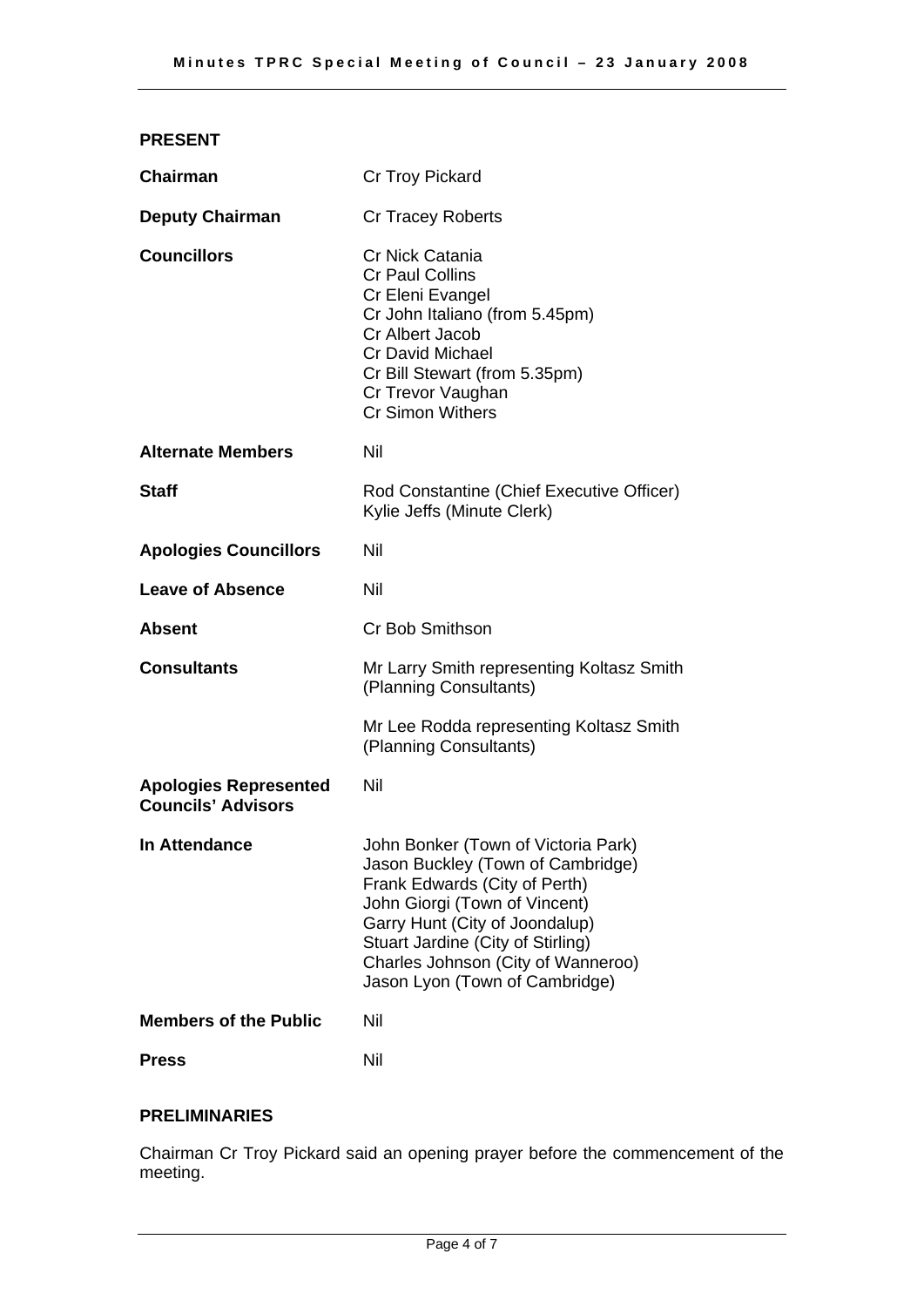#### <span id="page-4-0"></span>**1. OFFICIAL OPENING**

The meeting was declared open at 5.33pm.

#### **DISCLOSURE OF INTERESTS**

 Cr Paul Collins declared an interest affecting impartiality in Item 9 – Business of the Meeting based on his own employer engaging Koltasz Smith (consultant – planning consultants).

#### **2. PUBLIC STATEMENT/QUESTION TIME**

Nil

#### **3. APOLOGIES AND LEAVE OF ABSENCE**

 Cr John Italiano phoned to advise he would arrive after the meeting had commenced.

#### **4. PETITIONS**

Nil

#### **5. CONFIRMATION OF MINUTES**

Not applicable

#### **6. ANNOUNCEMENTS BY CHAIRMAN (WITHOUT DISCUSSION)**

Nil

#### **7. MATTERS FOR WHICH MEETING MAY BE CLOSED**

Nil

#### **8. REPORTS OF COMMITTEES**

Not applicable.

#### **9. BUSINESS OF THE MEETING**

#### *Presentation One – TPRC Chief Executive Officer*

Mr Rod Constantine gave a PowerPoint presentation on details of acquisition and divestment of the land, which included:

- The current MRS zoning
- The MRC lease area
- Land ceded to Bush Forever
- Zoned POS compensation land
- Government urban deferred land
- Developable land
- The land connection to surrounding open space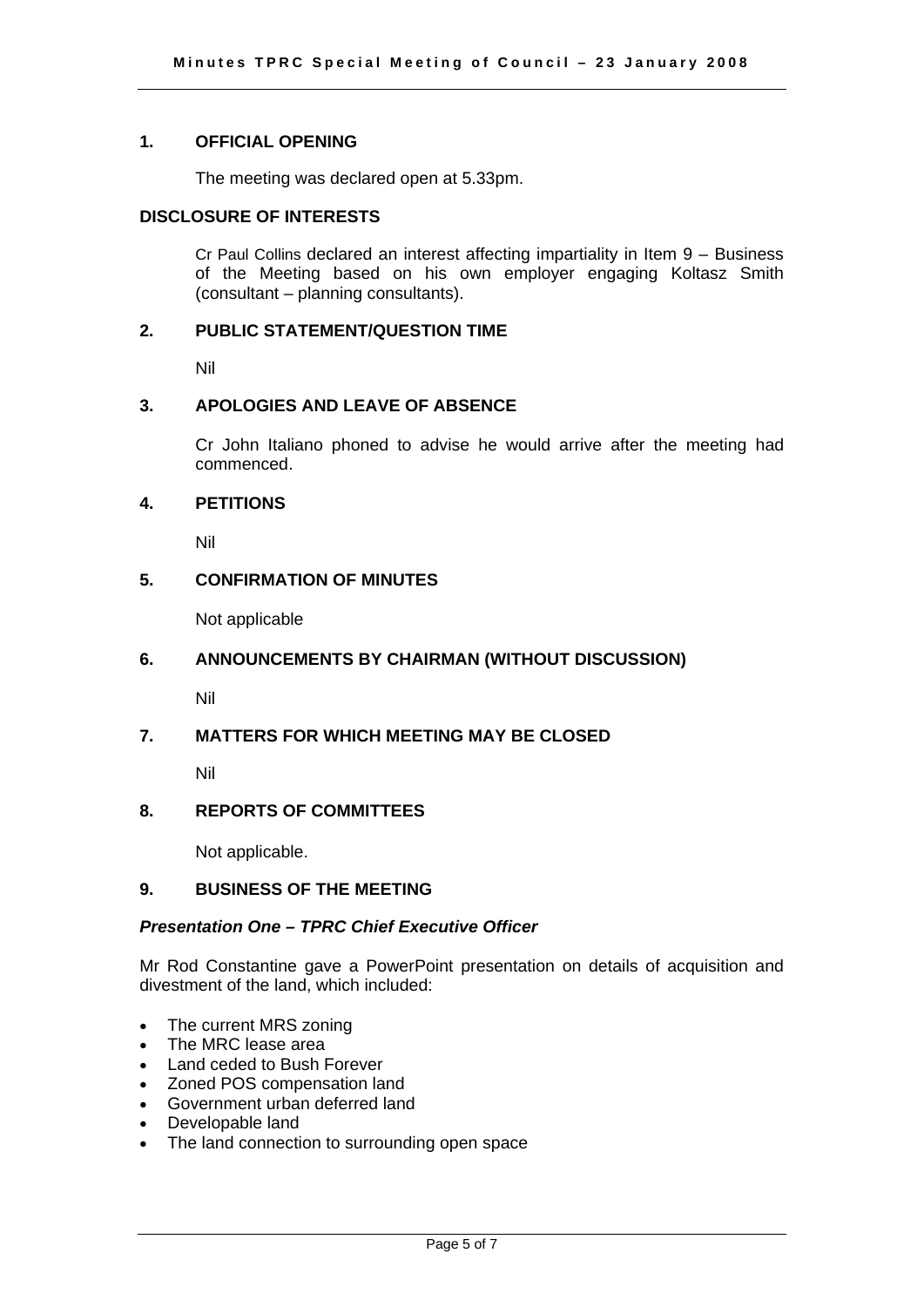#### *Presentation Two – Larry Smith representing Koltasz Smith (Planning Consultants)*

Mr Larry Smith gave a PowerPoint presentation, which included details on the following:

- The Enquiry by Design Workshop overview
- Proposed design brief and vision
- The key principles of:
	- o Lifestyle and housing
	- o Use of land and infrastructure
	- o Health of the environment
	- o Identity, equity and inclusiveness
	- o Long term economic health
	- o People and government
- Key design themes (concept plan)
- Planning and approvals timeframe

Moved Cr Roberts, Seconded Cr Jacob

[The following motions]

- **1. That Council request a report be presented to the next meeting of Council identifying any implications of adopting the April 2007 development brief with the following amendments:** 
	- **Relocate the high school to the north-eastern corner of the development;**
	- **Achieve high density school campus;**
	- **Explore the intensity of home based businesses to be confined to specific areas;**
	- **A link road from the Neerabup Industrial Estate through the southern portion of the site;**
	- **Linkage opportunities between the site and Clarkson Train Station;**
	- **Change light industrial to business/office park;**
	- **The eastern business park to incorporate the concept of mixed use/business park;**
	- **A review of the timetable to identify activities that can run concurrently; and**
	- **The adoption of residential green star principles in the development.**
- **2. Endorse the Special Council meeting dates as identified in the report as follows:** 
	- **Thursday, 13 March 2008 scoping of the structure planning brief**
	- **Thursday, 15 May 2008 consideration of feedback from consultants proposing responses to the structure plan brief**
	- **Thursday, 24 July 2008 appointed planning consultants briefing to Council on timing and direction for structure planning**

The Motion was put and declared CARRIED by unanimous vote.

#### *Presentation Three – TPRC Chief Executive Officer*